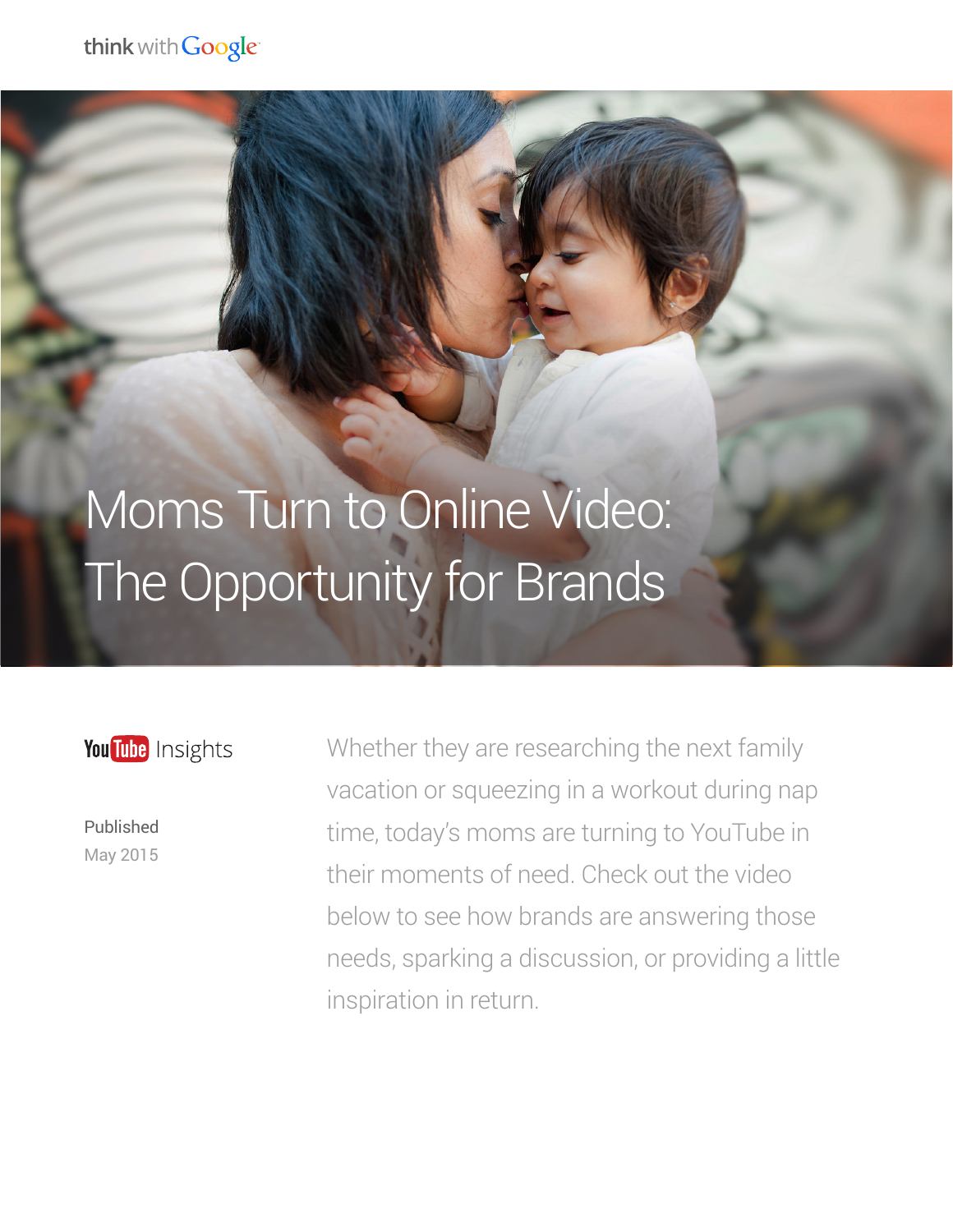oday's moms aren't so different from their moms, or even their moms' moms. They have many of the same parenting questions, and they experience similar joys—watching their children learn new things, for example. But the resources they use to manage the complexities of motherhood have changed. Moms still seek advice and a broad range of opinions, but they're often turning to the web to do so. T

To better understand the role of the internet in moms' lives, we partnered with TNS to survey 1,500 women ages 18–54 who watch videos online and have kids under the age of 18. Results showed that 83% of those moms search for answers to their questions online.<sup>1</sup> And of those, three in five moms use *online* video to answer those questions.<sup>1</sup>

When moms have those [I-want-to-know, I-want-to-go, I-want-to-buy,](https://www.thinkwithgoogle.com/features/how-micromoments-are-changing-rules.html)  [I-want-to-do moments,](https://www.thinkwithgoogle.com/features/how-micromoments-are-changing-rules.html) they often turn to YouTube. So much so that moms say they visit YouTube more than any other site or app for online video.2 Whether to research the next family vacation, get in a quick workout during nap time, decide which tablet is the best option for the kids to share, offer homework help with the fractions lesson, or learn how to set up the new printer for her own small business, Mom turns to YouTube in her moments of need, no matter how big or small.

With Mother's Day fast approaching, we want to celebrate moms and all they do. Check out the video below to see how Mom is turning to YouTube in her moments of need—and how brands are answering her needs, sparking a discussion, or providing a little inspiration in return.